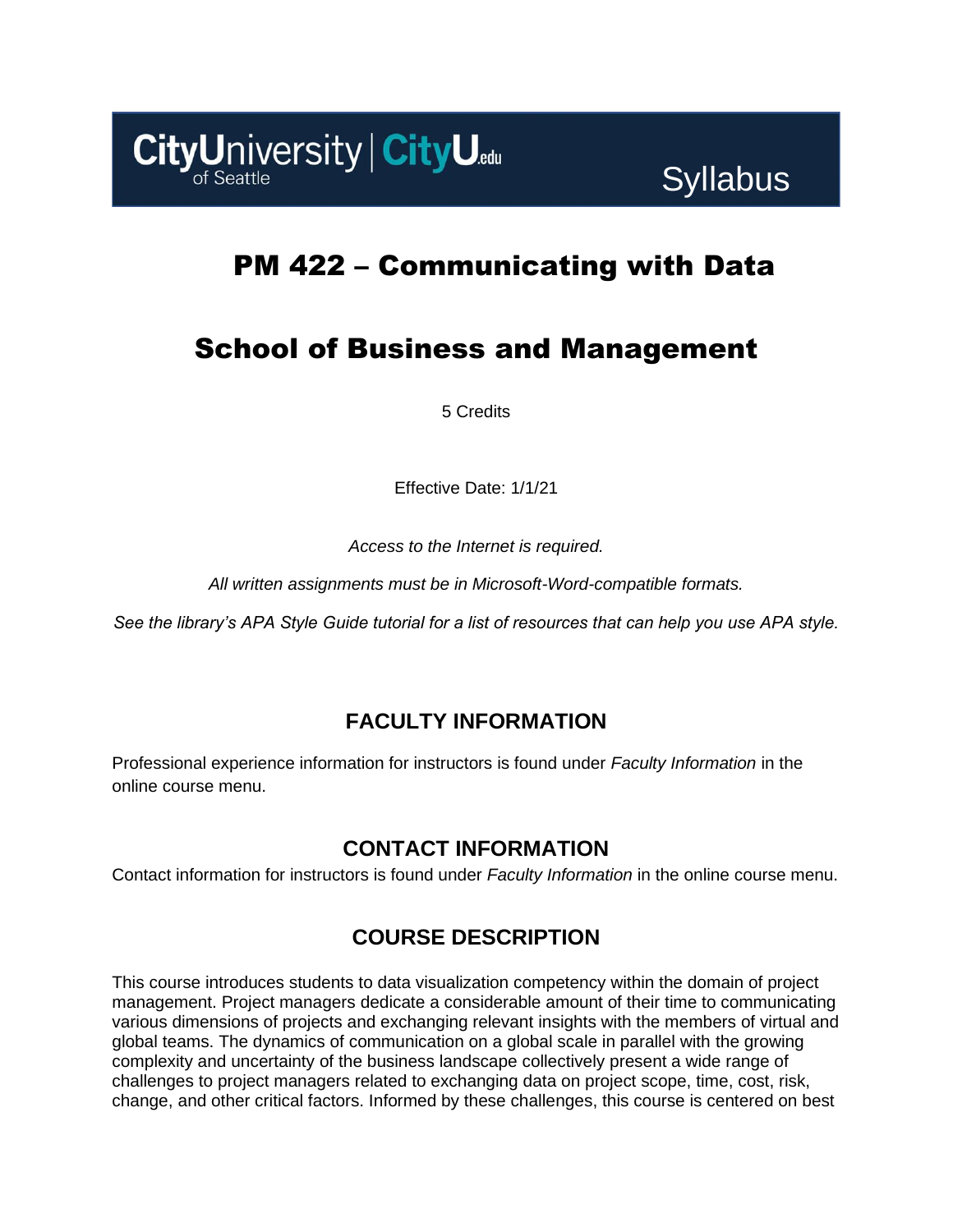practices in data visualization that enhance project communications. In addition, students gain insights in incorporating various data points for project management analysis as well as those related to the Internet of Things (IoT).

# **COURSE RESOURCES**

Required and recommended resources to complete coursework and assignments are found on the course [Reading List.](https://cityu.alma.exlibrisgroup.com/leganto/login?auth=SAML)

Note: resources listed under "Required - Must Purchase" should be purchased from a vendor of the student's own choosing; resources listed under "Available from the Library" are available at no cost to students.

Students in Canada may purchase course resources from the [Canada Bookstore,](https://www.cityubookstore.ca/index.asp) and students outside the U.S. and Canada should contact their advisor or textbook coordinator for additional information.

# **COURSE OUTCOMES**

This course will prepare students to:

- 1. Understand the complexity of IoT and other disparate data sources of project management data leveraged for analysis.
- 2. Interpret information about project data in terms of its usefulness in project management decisions.
- 3. Present data and analyses to project stakeholders in a format that is clear and informative.
- 4. Apply visualization best practices related to leveraging the appropriate charts, graphs, and data context.
- 5. Build project dashboards that project managers can utilize to evaluate project performance and make data-driven decisions.

# **ADDITIONAL INFORMATION**

#### **Core Concepts, Knowledge, and Skills**

- Budget Breakdown Measurement
- Code of Ethics and Professional Conduct
- Communication measurement
- Cost and schedule measurement
- Project presentation and communication
- Project progress / performance measures
- Status Reporting
- Visualization and presentation of performance measures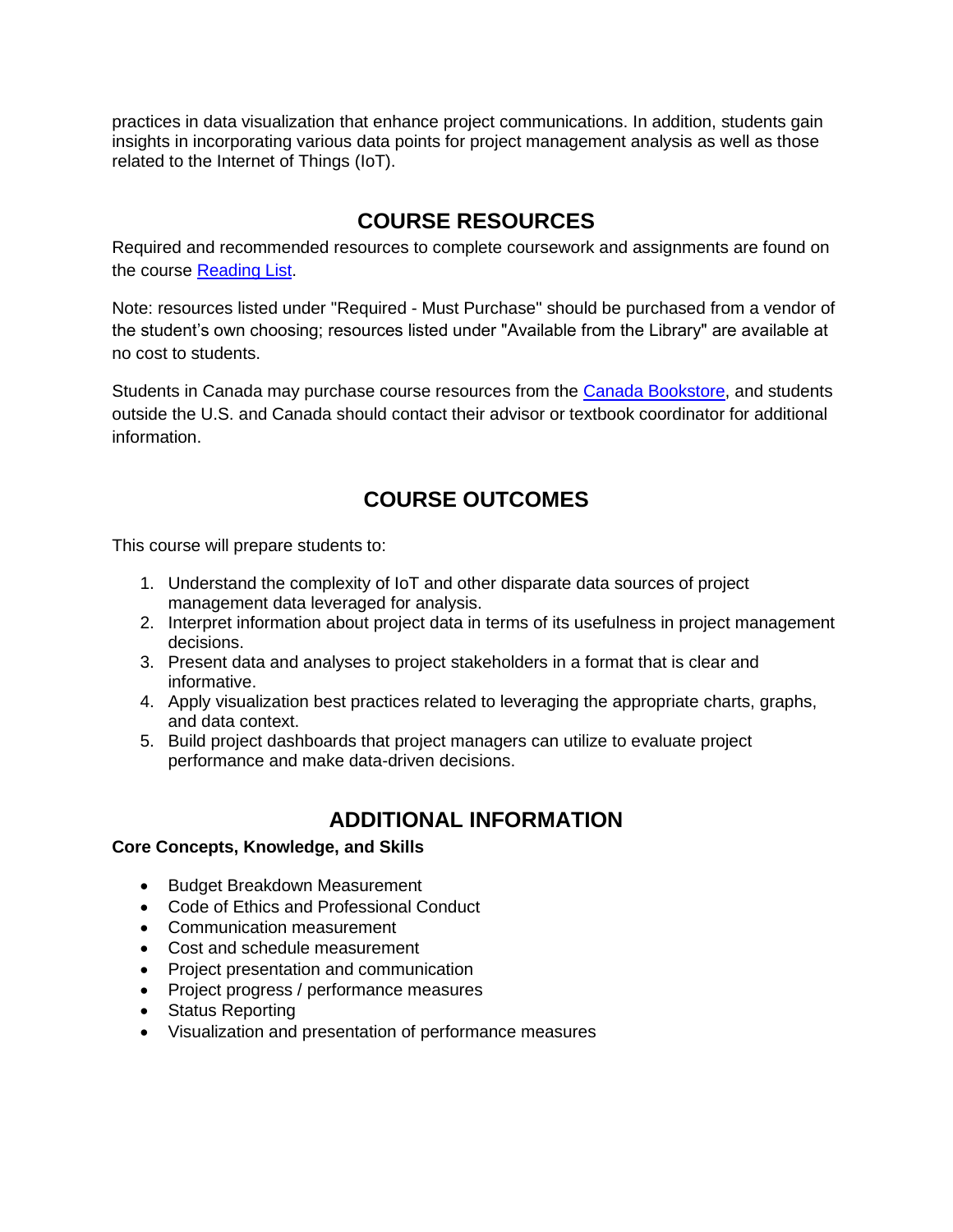# GRADING SCALE

The grades earned for the course will be calculated using City University of Seattle's decimal grading system, found in the current University Catalog [\(https://www.cityu.edu/catalog/\)](https://www.cityu.edu/catalog/).

Grading rubrics with details on how each assignment will be graded are located under *Assignments* and/or in *My Grades* in the online course menu. Students should review the rubric for each assignment prior to completing their work in order to understand how it will be assessed.

# COURSE ASSIGNMENTS AND GRADING

| $%$ of<br>Grade | Undergraduate Percentage<br>Scale | $0.00 - 57.49%$       | $57.50 - 76.24\%$       | 76.25 - 93.74% | 93.75 - 100%     |
|-----------------|-----------------------------------|-----------------------|-------------------------|----------------|------------------|
|                 | Undergraduate Scaled Score        | $0.0 - 0.6$           | $0.7 - 2.1$             | $2.2 - 3.5$    | $3.6 - 4.0$      |
|                 |                                   | <b>Below Standard</b> | Approaching<br>Standard | At Standard    | Exceeds Standard |

### Overview of Course Grading

| <b>Overview of Required Assignments</b> | % of Final Grade |
|-----------------------------------------|------------------|
| Instructor Determined Activities        | <b>20%</b>       |
| Visualization Case 1 - Individual       | <b>25%</b>       |
| Visualization Case 2 - Individual       | <b>25%</b>       |
| Final Case - Team                       | 30%              |
| <b>TOTAL</b>                            | 100%             |
|                                         |                  |

### Instructor Determined Activities (20% of Final Grade)

Whether in class, online, or in a mixed mode setting, students will be graded on their participation in classroom discussions; ability to present, explain, or defend alternative viewpoints; and the degree to which they have mastered the concepts and principles inherent in the study of project management. Written work will be assessed not only on relevance to the subject presented, but also on adherence to good written form, APA style, and professional presentation. The instructor may also choose to create additional activities to support learning in the classroom or online.

| <b>Components</b>          | % of Grade |
|----------------------------|------------|
| <b>Class Participation</b> | 100%       |
| TOTAL                      | 100%       |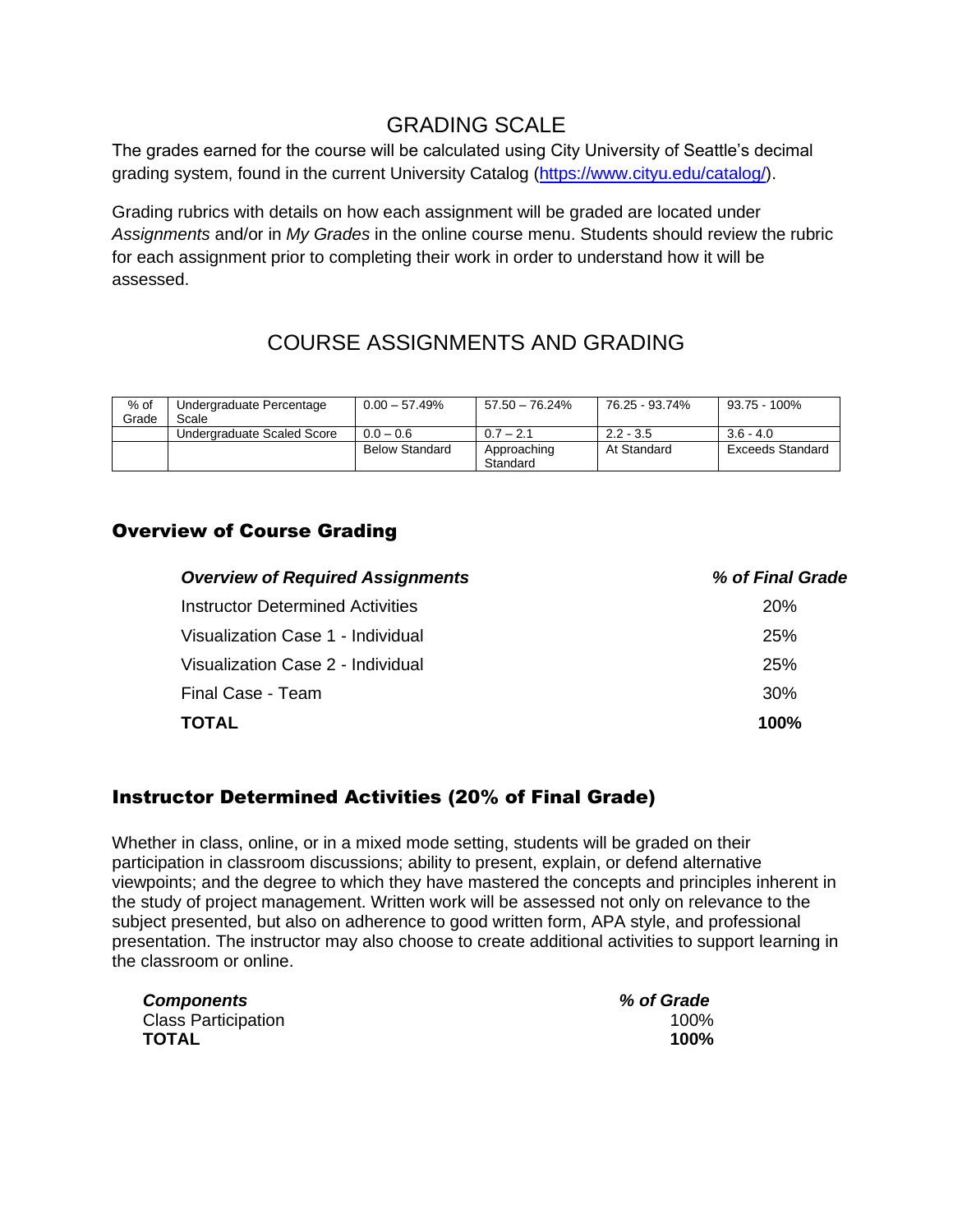### Visualization Cases - Individual (2) (50% of Final Grade)

Throughout the course, students will work with project data and create visualization to communicate project information. The instructor will assign a scenario, or the student may select their own scenario with instructor approval in which the student will act as a project manager and create visuals to communicate the desired outcomes to the intended audience. The scenario will include the message, the audience, the data, and the desired outcomes. Students will use Tableau to complete the visual. A different case will be utilized each quarter; therefore, requirements for each case will vary depending upon the nature of the scenario of interest. Accordingly, specific instructions and set of requirements (e.g., format, references, and page count) will be included in the description of each case.

| <b>Components</b>                 | % of Grade |
|-----------------------------------|------------|
| <b>Visual Presentation Design</b> | 75%        |
| Audience Understanding            | 15%        |
| <b>Desired Outcomes</b>           | 10%        |
| <b>TOTAL</b>                      | $100\%$    |

### Final Case - Team (30% of Final Grade)

Students will be assigned to teams. Groups will work with project data and create a project dashboard for a case. The instructor will assign a scenario in which the team will act as a project team and create a project dashboard that will be utilized for two (2) separate cases. The cases will include the message, the audience, the data, and the desired outcomes for each dashboard. Students will use Tableau to complete the visual. A different case will be utilized each quarter; therefore, requirements for each case will vary depending upon the nature of the scenario of interest. Accordingly, specific instructions and set of requirements (e.g., format, references, and page count) will be included in the description of each case.

| <b>Components</b>                 | % of Grade |
|-----------------------------------|------------|
| <b>Visual Presentation Design</b> | 75%        |
| Audience Understanding            | 15%        |
| <b>Desired Outcomes</b>           | 10%        |
| <b>TOTAL</b>                      | 100%       |

# **COURSE POLICIES**

#### **Late Assignments**

A critical part of project management is to meet schedules. Therefore, all assignments are expected to be submitted when due. Late assignment will be penalized 10 points. Any assignment more than 2 weeks late will be penalized 25 points. It is in the student's best interest to ensure that all assignments are submitted on time.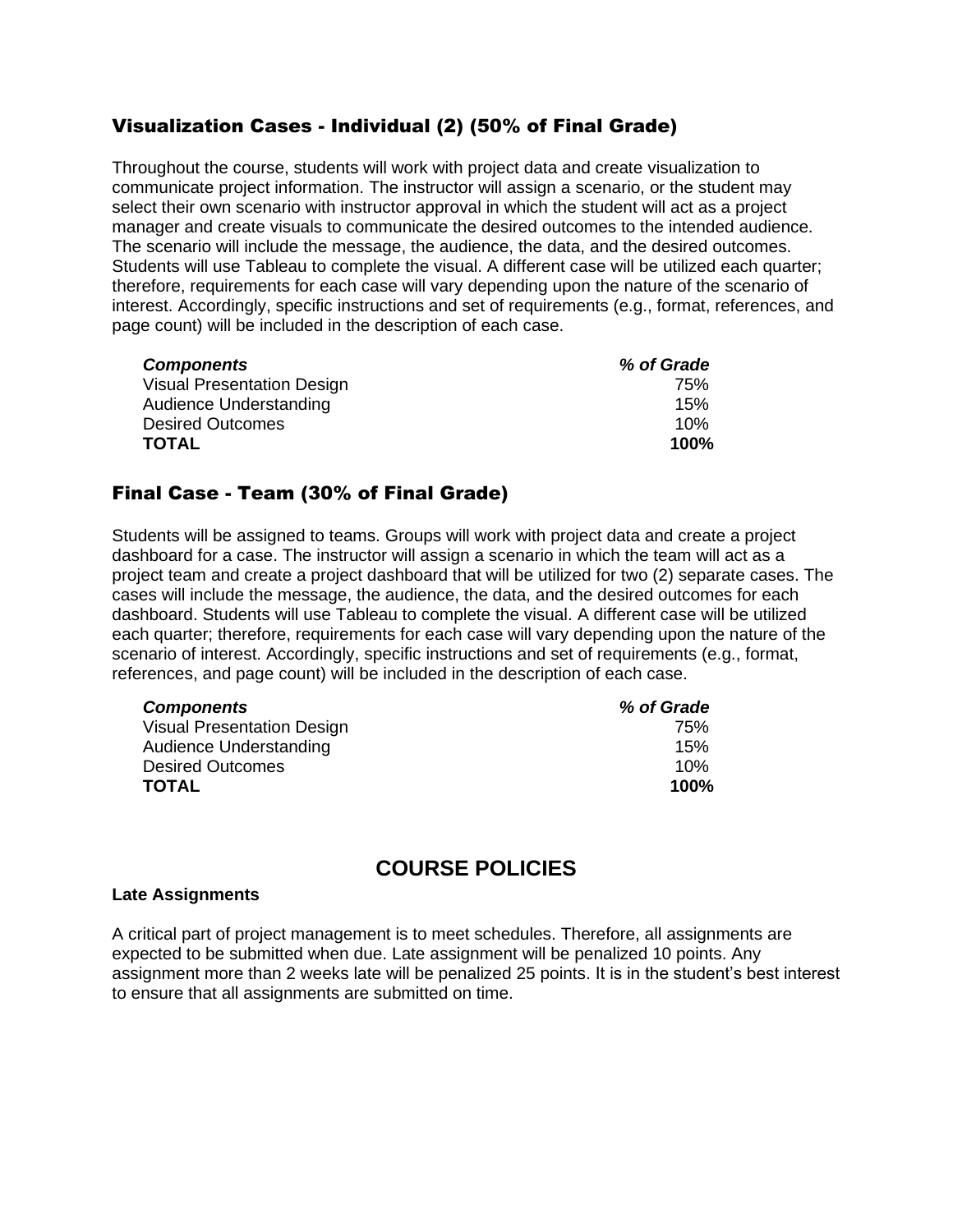#### **Participation**

Class participation will be evaluated during class. Participation includes being prepared for class discussions and contributing meaningful content when appropriate. It also includes individual effort contributed to the team project.

#### **Professional Writing**

Assignments require error-free writing that uses standard English conventions and logical flow of organization to address topics clearly, completely, and concisely. CityU requires the use of APA style.

### **UNIVERSITY POLICIES**

Students are responsible for understanding and adhering to all of City University of Seattle's academic policies. The most current versions of these policies can be found in the [University](http://www.cityu.edu/catalog/)  [Catalog](http://www.cityu.edu/catalog/) that is linked from the CityU Web site.

### Non-Discrimination & Prohibition of Sexual Harassment

City University of Seattle adheres to all federal, state, and local civil rights laws prohibiting discrimination in employment and education. The University is committed to ensuring that the education environment is bounded by standards of mutual respect and safety and is free from discriminatory practices.

In the U.S., the University is required by Title IX of the Education Amendments of 1972 to ensure that all of its education programs and activities do not discriminate on the basis of sex/gender. Sex include sex, sex stereotypes, gender identity, gender expression, sexual orientation, and pregnancy or parenting status. Sexual harassment, sexual assault, dating and domestic violence, and stalking are forms of sex discrimination, which are prohibited under Title IX and by City University of Seattle policy. City University of Seattle also prohibits retaliation against any person opposing discrimination or participating in any discrimination investigation or complaint process internal or external to the institution. Questions regarding Title IX, including its application and/or concerns about noncompliance, should be directed to the Title IX Coordinator. For a complete copy of the policy or for more information, visit <https://my.cityu.edu/titleix> or contact the Title IX Coordinator.

In Canada, in compliance with the British Columbia Human Rights Code, the Alberta Human Rights Act, WorksafeBC, and the Workers' Compensation Board of Alberta, the University believes that its environment should at all times be supportive and respectful of the dignity and self-esteem of individuals. Discrimination, harassment and bullying conduct, whether through person to person behaviour or via electronic communications such as email or social media is not acceptable and will not be tolerated. As an educational institution, it is our responsibility to cultivate an environment of excellence, equity, mutual respect and to recognize the value and potential of every individual. The University will take all necessary steps to meet or exceed the requirements of the law to prevent discrimination, harassment and bullying. The Respectful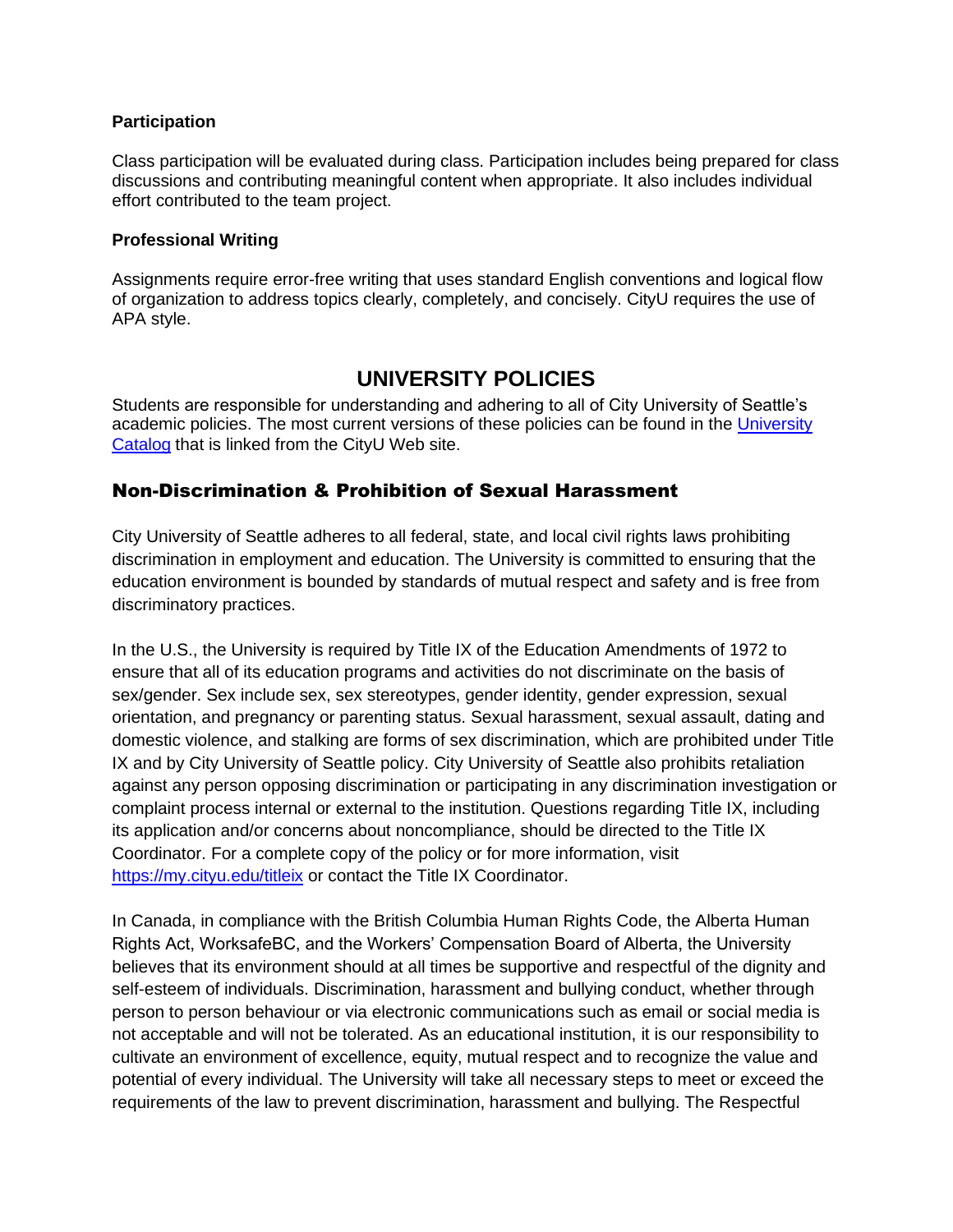Workplace Policy for the prevention of discrimination, harassment and bullying policy and procedure can be found at<https://www.cityu.edu/discover-cityu/about-cityu/> under the Policies section or at [https://www.cityuniversity.ca/about/.](https://www.cityuniversity.ca/about/)

### Religious Accommodations

City University of Seattle has a policy for accommodation of student absences or significant hardship due to reasons of faith or conscience, or for organized religious activities. The University's policy, including more information about how to request an accommodation, is available in the University Catalog and on the my.cityu.edu student portal. Accommodations must be requested by the 20% mark of this course (e.g. day 14 of a ten-week course, day 7 of a 5-week course) using the Religious Accommodations Request Form found on the student dashboard in the my.cityu.edu student portal.

# Academic Integrity

Academic integrity in students requires the pursuit of scholarly activity that is free from fraud, deception and unauthorized collaboration with other individuals. Students are responsible for understanding CityU's policy on academic integrity and adhering to its standards in meeting all course requirements. A complete copy of this policy can be found in the [University Catalog](http://www.cityu.edu/catalog/) under *Student Rights and Responsibilities* on the page titled *Academic Integrity Policy.* 

### **Attendance**

Students taking courses in any format at the University are expected to be diligent in their studies and to attend class regularly.

Regular class attendance is important in achieving learning outcomes in the course and may be a valid consideration in determining the final grade. For classes where a physical presence is required, a student has attended if they are present at any time during the class session. For online classes, a student has attended if they have posted or submitted an assignment. A complete copy of this policy can be in the [University Catalog](http://www.cityu.edu/catalog/) under *Student Rights and Responsibilities* on the page titled *Attendance.*

### Final Assignment Due Date

Final assignments for each class at CityU must be due on or before the final date of the course as indicated in the university's course information system. Due dates that extend beyond the final date of the course may negatively impact tuition funding for students.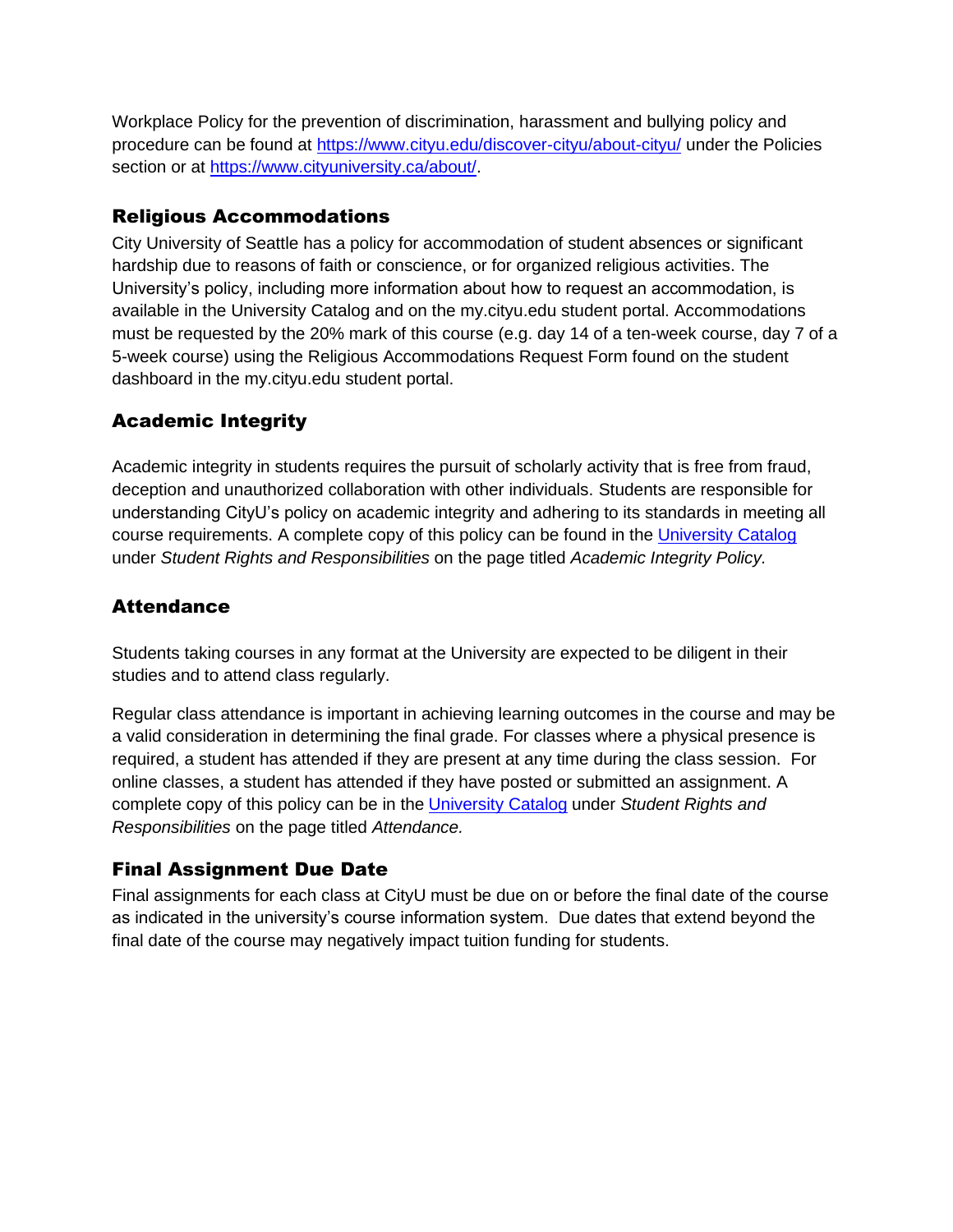# SUPPORT SERVICES

### Disability Services Accommodations Statement

Students with a documented disability who wish to request academic accommodations are encouraged to contact Disability Support Services to discuss accommodation requests and eligibility requirements. Please contact Disability Support Services at *[disability@cityu.edu](mailto:disability@cityu.edu)* or 206.239.4752 or visit the [Disability Support Services](https://my.cityu.edu/department/disability-support-services/) page in the my.cityu.edu portal. Confidentiality will be observed in all inquiries. Once approved, information about academic accommodations will be shared with course instructors.

### Library Services

CityU librarians are available to help students find the resources and information they need to succeed in this course. Contact a CityU librarian through the [Ask a Librarian](http://library.cityu.edu/ask-a-librarian/) service, or access [library resources and services online](http://library.cityu.edu/), 24 hours a day, seven days a week.

### Smarthinking Tutoring

CityU students have access to free online tutoring offered through Smarthinking, including writing support, from certified tutors 24 hours a day, seven days a week. Contact CityU's Student Support Center at [help@cityu.ed](mailto:help@cityu.ed) to request a user name and password.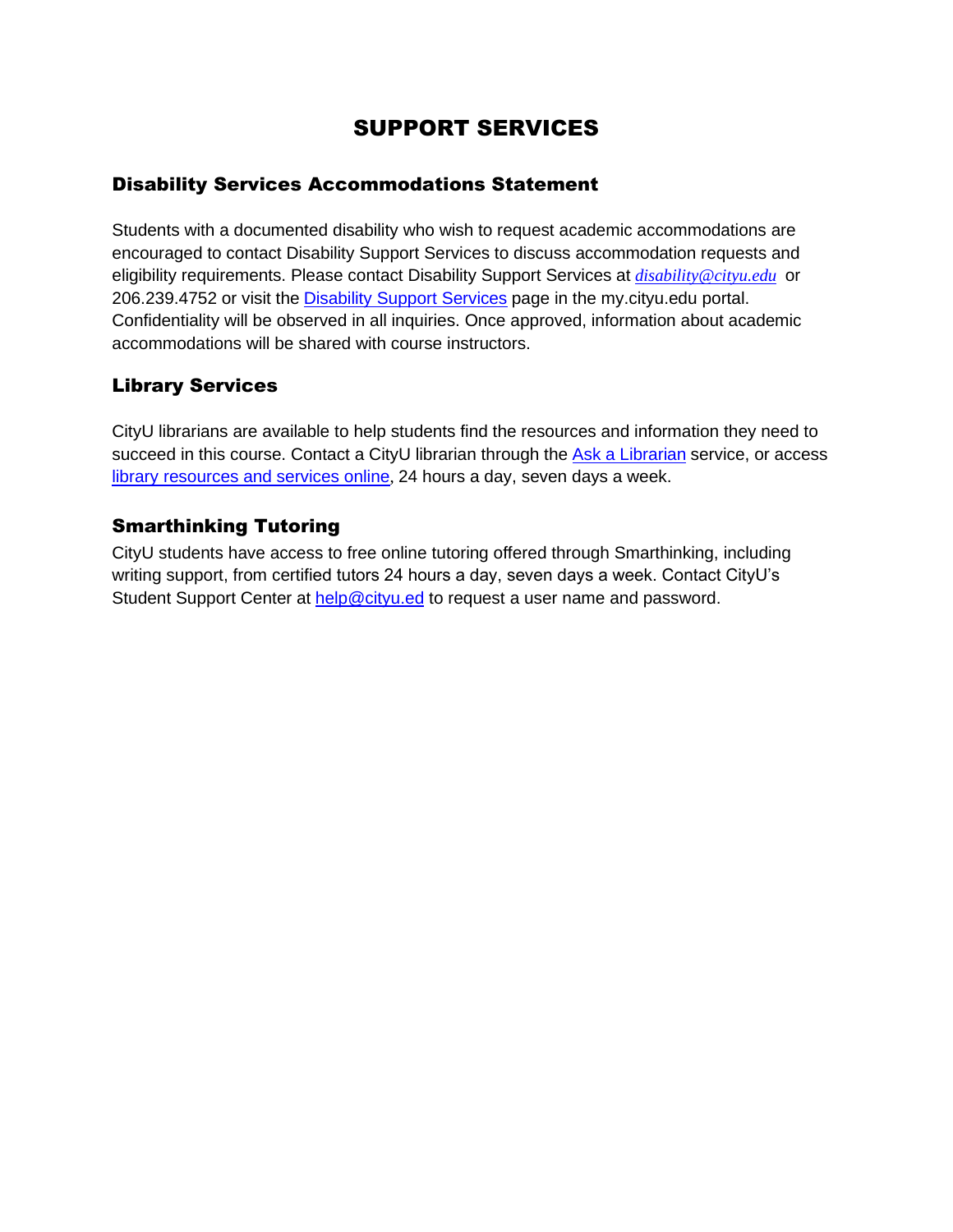#### **PM 422 – Rubrics**

#### **Visualization Cases - Individual (2) (50% of Final Grade)**

Throughout the course, students will work with project data and create visualization to communicate project information. The instructor will assign a scenario, or the student may select their own case with the instructor's approval in which the student will act as a project manager and create visuals to communicate the desired outcomes to the intended audience. The scenario will include the message, the audience, the data, and the desired outcomes. Students will use Tableau to complete the visual. A different case will be utilized each quarter; therefore, requirements for each case will vary depending upon the nature of the scenario of interest. Accordingly, specific instructions and set of requirements (e.g., format, references, and page count) will be included in the description of each case.

| <b>Graduate Percentage Scale:</b> |                 | $0.00 - 57.49%$       | 57.50 - 76.24%         | 76.25 - 93.74%     | 93.75 - 100%        |
|-----------------------------------|-----------------|-----------------------|------------------------|--------------------|---------------------|
| <b>Graduate Scaled Score:</b>     |                 | $0.0 - .6$            | $.7 - 2.1$             | $2.2 - 3.5$        | $3.6 - 4.0$         |
|                                   | $%$ of<br>Grade | <b>Below Standard</b> | Approaching Standard   | At Standard        | Exceeds Standard    |
| Analysis: How well                | 75              | Analysis and          | Analysis shows         | Analysis is        | Analysis is         |
| is critical thinking              |                 | visualization is      | insight at times and   | thorough, and the  | thorough, and       |
| applied? Does                     |                 | vague or              | visualization choices  | recommended        | visualizations go   |
| student/team                      |                 | chart/graphs not      | are partially correct. | visualizations     | beyond the          |
| highlight all key                 |                 | leveraged             | Reader can observe     | address the        | obvious.            |
| points of the project             |                 | correctly.            | key data points.       | points required to | Visualizations call |
| scenario? How well                |                 | Recommended           | Recommended            | be addressed in    | out key points and  |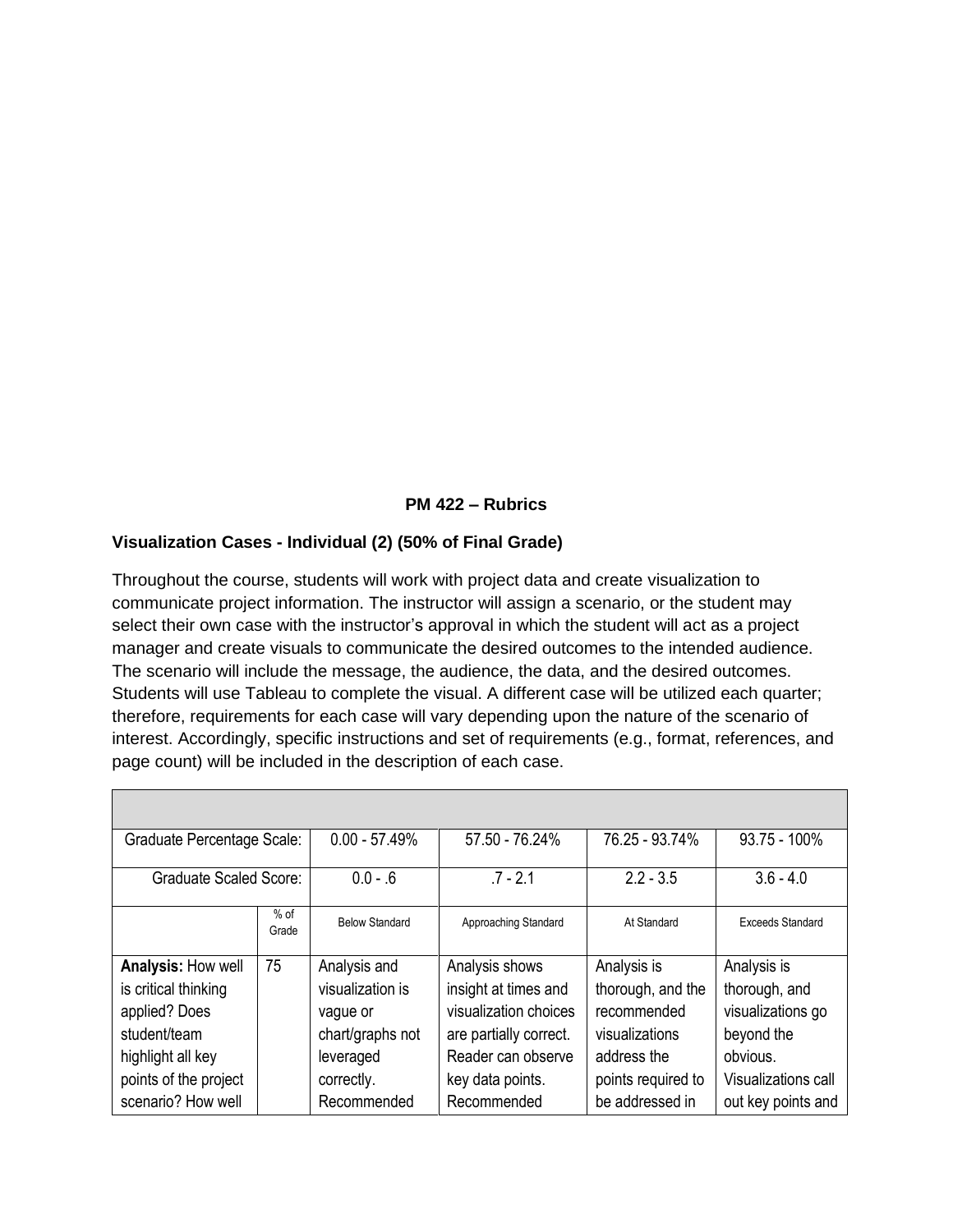| does the visual<br>recommendations<br>and communication<br>align with the<br>scenario? Is this<br>scenario fully<br>analyzed and<br>explained?                               |    | visualization<br>solutions are not<br>clear or<br>explained. Key<br>data points are<br>not visually<br>communicated.                                                         | visualization<br>solutions address<br>some gaps and are<br>partially completed.                                                                                      | the case.<br>Visualizations call<br>out key points<br>and are clearly<br>communicated.                                                                                                        | are clearly<br>communicated.<br>Best practices on<br>charts and graphs<br>are followed.                                                                                                             |
|------------------------------------------------------------------------------------------------------------------------------------------------------------------------------|----|------------------------------------------------------------------------------------------------------------------------------------------------------------------------------|----------------------------------------------------------------------------------------------------------------------------------------------------------------------|-----------------------------------------------------------------------------------------------------------------------------------------------------------------------------------------------|-----------------------------------------------------------------------------------------------------------------------------------------------------------------------------------------------------|
| <b>Audience</b><br>Understanding:<br>How well does the<br>student see the<br>project audience or<br>project stakeholder<br>view? Does<br>visualization match<br>the message? | 15 | Improper use of<br>chart, grammar,<br>spelling, syntax,<br>punctuation, and<br>style (7+ errors).<br>Visuals do not<br>covey a clear<br>message.                             | Some improper use<br>of charts, grammar,<br>spelling, syntax,<br>punctuation, and<br>style (4-6 errors).<br>Visuals are<br>adequate with some<br>ambiguity.          | Mostly proper<br>chart selection,<br>grammar,<br>spelling, syntax,<br>punctuation, and<br>style (2-3 errors).<br>Visuals are clear<br>and message is<br>clear.                                | Proper visual<br>choices,<br>grammar,<br>spelling, syntax,<br>punctuation, and<br>style (0-1 errors).<br>Visuals present a<br>compelling<br>message to the<br>project audience<br>and stakeholders. |
| <b>Desired</b><br><b>Outcomes: Did the</b><br>analysis and<br>visualization result<br>in the desired<br>actions or outcomes<br>of the scenario?                              | 10 | Student offers<br>superficial<br>observations and<br>recommendations<br>on effective<br>solutions to a few<br>of the problems,<br>issues, and/or<br>risks of the<br>project. | Student offers<br>shallow observations<br>and<br>recommendations on<br>effective solutions to<br>some of the<br>problems, issues,<br>and/or risks of the<br>project. | Student proposes<br>solid, well-<br>thought out<br>observations and<br>recommendations<br>on effective<br>solutions to many<br>of the problems,<br>issues, and/or<br>risks of the<br>project. | Student provides<br>well-reasoned,<br>logical, and<br>relevant<br>observations and<br>recommendations<br>on effective<br>solutions to the<br>problems, issues,<br>and/or risks of the<br>project.   |
| <b>Total: 100</b>                                                                                                                                                            |    |                                                                                                                                                                              |                                                                                                                                                                      |                                                                                                                                                                                               |                                                                                                                                                                                                     |

#### **Final Case - Team (30% of Final Grade)**

Students will be assigned to teams. Groups will work with project data and create a project dashboard for a case. The instructor will assign a scenario in which the team will act as a project team and create a project dashboard that will be utilized for two (2) separate cases. The cases will include the message, the audience, the data, and the desired outcomes for each dashboard. Students will use Tableau to complete the visual. A different case will be utilized each quarter; therefore, requirements for each case will vary depending upon the nature of the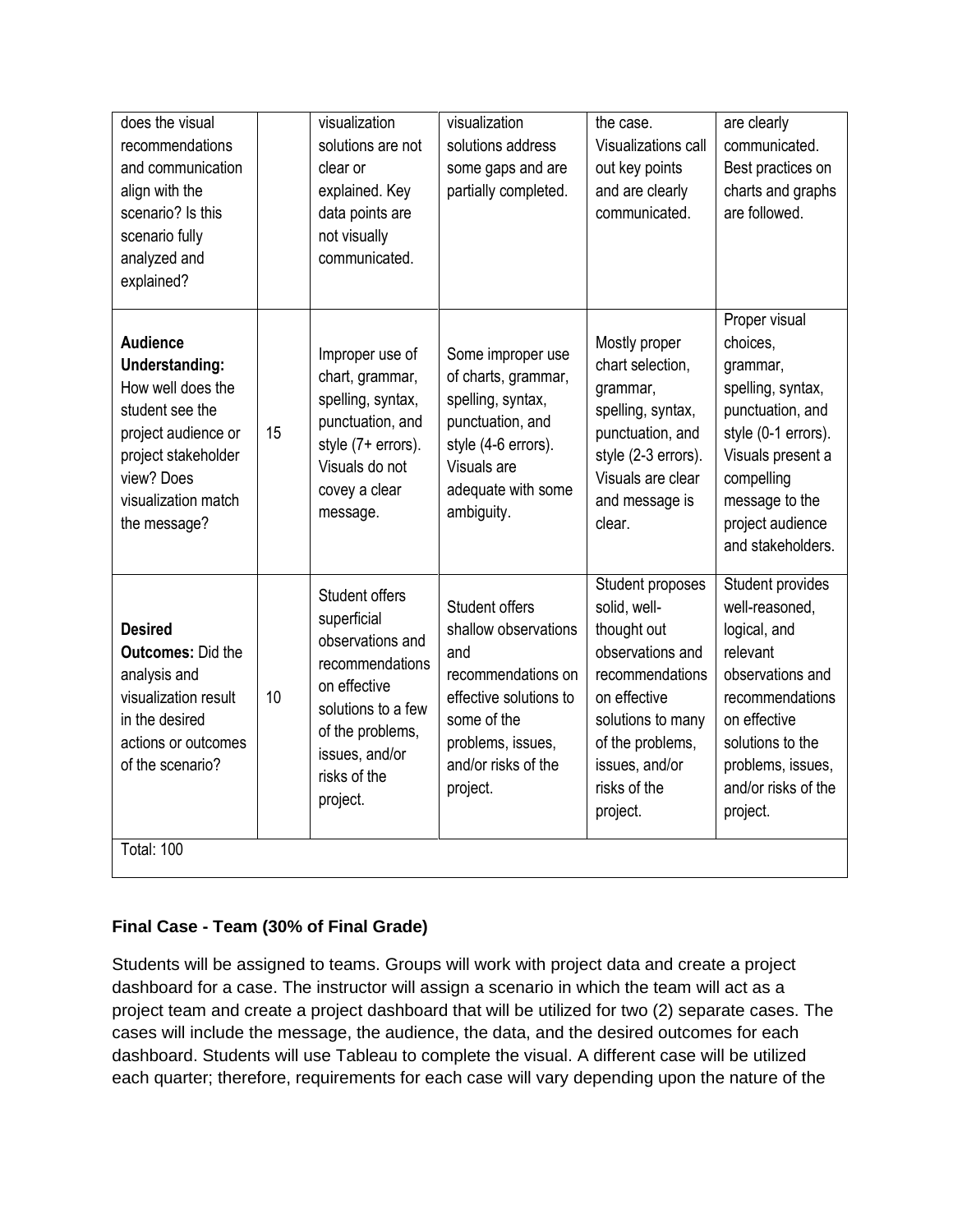scenario of interest. Accordingly, specific instructions and set of requirements (e.g., format, references, and page count) will be included in the description of each case.

| Graduate Percentage Scale:                                                                                                                                                                                                                                                                |                 | $0.00 - 57.49%$                                                                                                                                                                                                                    | 57.50 - 76.24%                                                                                                                                                                                                                        | 76.25 - 93.74%                                                                                                                                                                                                      | 93.75 - 100%                                                                                                                                                                                                        |  |
|-------------------------------------------------------------------------------------------------------------------------------------------------------------------------------------------------------------------------------------------------------------------------------------------|-----------------|------------------------------------------------------------------------------------------------------------------------------------------------------------------------------------------------------------------------------------|---------------------------------------------------------------------------------------------------------------------------------------------------------------------------------------------------------------------------------------|---------------------------------------------------------------------------------------------------------------------------------------------------------------------------------------------------------------------|---------------------------------------------------------------------------------------------------------------------------------------------------------------------------------------------------------------------|--|
| <b>Graduate Scaled Score:</b>                                                                                                                                                                                                                                                             |                 | $0.0 - .6$                                                                                                                                                                                                                         | $.7 - 2.1$                                                                                                                                                                                                                            | $2.2 - 3.5$                                                                                                                                                                                                         | $3.6 - 4.0$                                                                                                                                                                                                         |  |
|                                                                                                                                                                                                                                                                                           | $%$ of<br>Grade | <b>Below Standard</b>                                                                                                                                                                                                              | Approaching Standard                                                                                                                                                                                                                  | At Standard                                                                                                                                                                                                         | <b>Exceeds Standard</b>                                                                                                                                                                                             |  |
| Analysis: How well<br>is critical thinking<br>applied? Does<br>student/team<br>highlight all key<br>points of the<br>scenario? How well<br>does the visual<br>recommendations<br>and communication<br>align with the<br>scenario? Is this<br>scenario fully<br>analyzed and<br>explained. | 55              | Analysis and<br>visualization is<br>vague or<br>chart/graphs not<br>leveraged<br>correctly.<br>Recommended<br>visualization<br>solutions are not<br>clear or<br>explained. Key<br>data points are<br>not visually<br>communicated. | Analysis shows<br>insight at times and<br>visualization choices<br>are partially correct.<br>Reader can observe<br>key data points.<br>Recommended<br>visualization<br>solutions address<br>some gaps and are<br>partially completed. | Analysis is<br>thorough, and the<br>recommended<br>visualizations<br>address the<br>points required to<br>be addressed in<br>the case.<br>Visualizations call<br>out key points<br>and are clearly<br>communicated. | Analysis is<br>thorough, and<br>visualizations go<br>beyond the<br>obvious.<br>Visualizations call<br>out key points and<br>are clearly<br>communicated.<br>Best practices on<br>charts and graphs<br>are followed. |  |
| <b>Audience</b><br>Understanding:<br>How well does the<br>student see the<br>audience or<br>stakeholder view?<br>Does visualization<br>match the<br>message?                                                                                                                              | 15              | Improper use of<br>chart, grammar,<br>spelling, syntax,<br>punctuation, and<br>style (7+ errors).<br>Visuals do not<br>covey a clear<br>message.                                                                                   | Some improper use<br>of charts, grammar,<br>spelling, syntax,<br>punctuation, and<br>style (4-6 errors).<br>Visuals are<br>adequate with some<br>ambiguity.                                                                           | Mostly proper<br>chart selection,<br>grammar,<br>spelling, syntax,<br>punctuation, and<br>style (2-3 errors).<br>Visuals are clear<br>and message is<br>clear.                                                      | Proper visual<br>choices,<br>grammar,<br>spelling, syntax,<br>punctuation, and<br>style (0-1 errors).<br>Visuals present a<br>compelling<br>message to the<br>audience and<br>stakeholders.                         |  |
| <b>Desired</b><br><b>Outcomes: Did the</b><br>analysis and                                                                                                                                                                                                                                | 10              | Student offers<br>superficial<br>observations and                                                                                                                                                                                  | Student offers<br>shallow observations<br>and<br>recommendations on                                                                                                                                                                   | Student proposes<br>solid, well-<br>thought out<br>observations and                                                                                                                                                 | Student provides<br>well-reasoned,<br>logical, and<br>relevant                                                                                                                                                      |  |